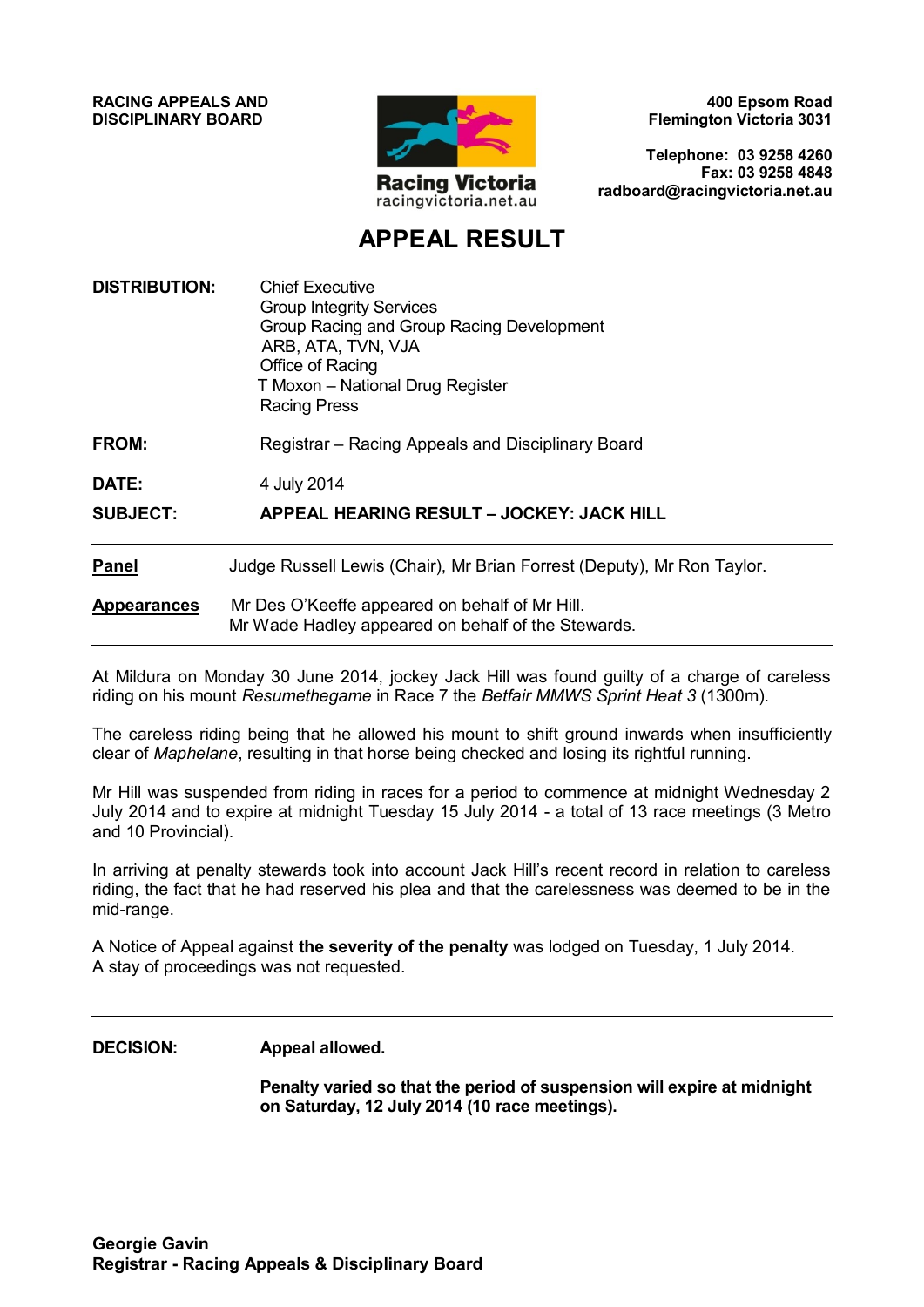# **TRANSCRIPT OF PROCEEDINGS**

#### **RACING APPEALS AND DISCIPLINARY BOARD**

 $\mathcal{L}_\text{max}$  , and the contribution of the contribution of the contribution of the contribution of the contribution of the contribution of the contribution of the contribution of the contribution of the contribution of t

#### **HIS HONOUR JUDGE R.P.L. LEWIS, Chairman MR B. FORREST, Deputy Chairman MR R. TAYLOR**

#### **EXTRACT OF PROCEEDINGS**

#### **DECISION**

### **IN THE MATTER OF THE BETFAIR MMWS SPRINT HEAT 3 OVER 1300 METRES AT MILDURA ON 30/6/14**

#### **JOCKEY: JACK HILL**

#### **MELBOURNE**

#### **FRIDAY, 4 JULY 2014**

MR W. HADLEY appeared on behalf of the RVL Stewards

MR D. O'KEEFFE appeared on behalf of the Appellant